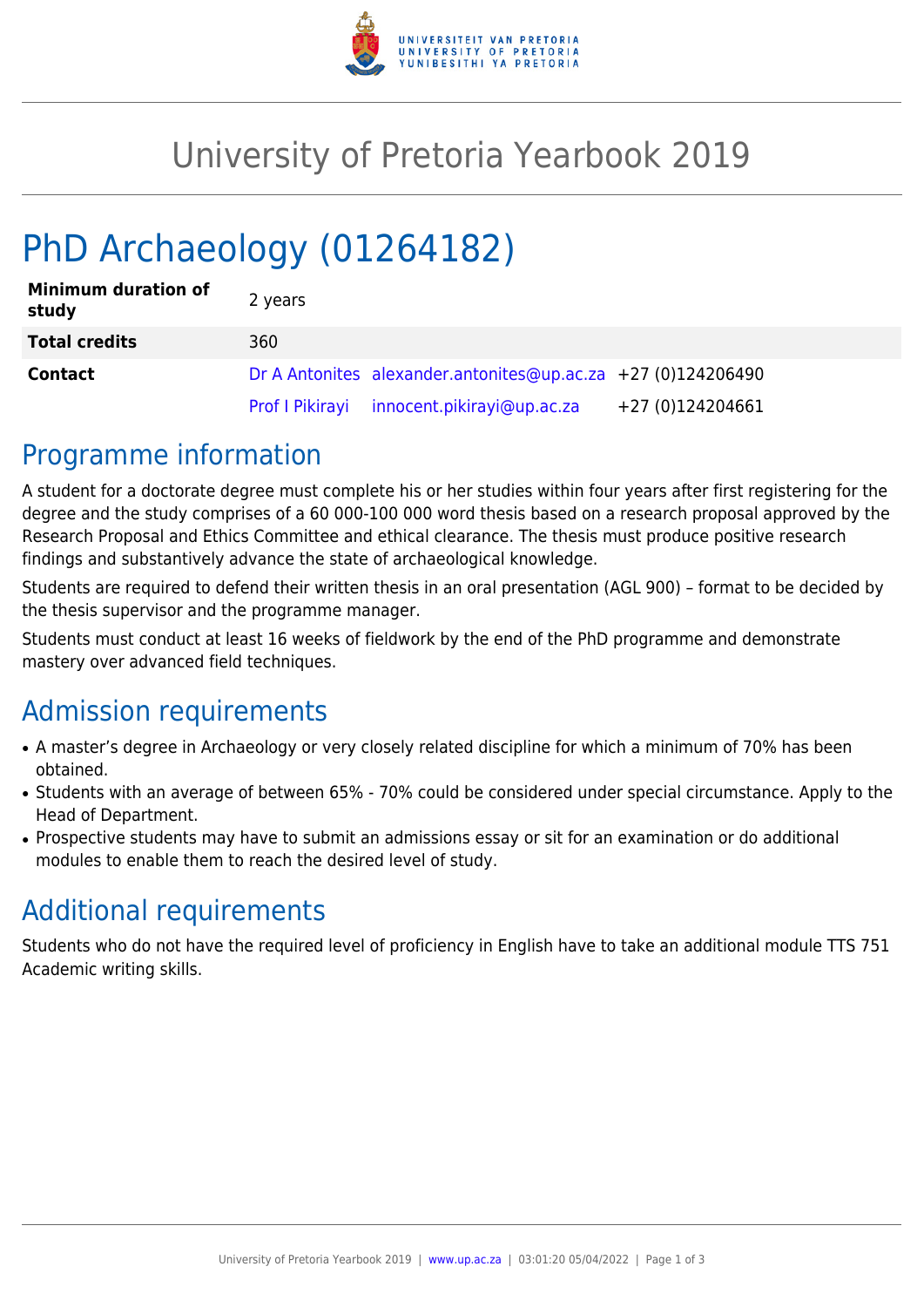

## Curriculum: Year 1

**Minimum credits: 360**

#### **Core modules**

[Thesis: Archaeology 990](https://www.up.ac.za/yearbooks/2019/modules/view/AGL 990) (AGL 990) - Credits: 360.00